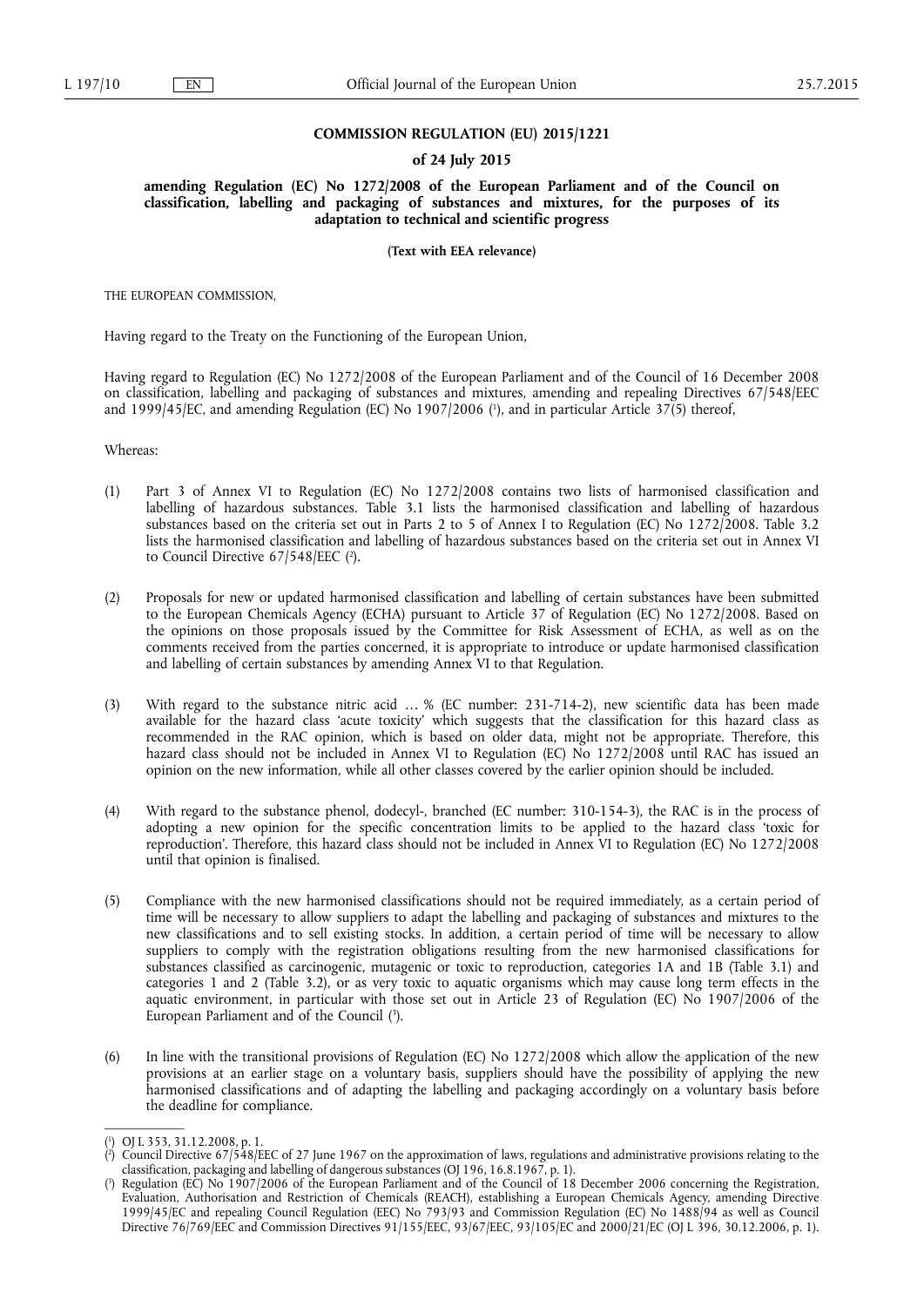(7) The measures provided for in this Regulation are in accordance with the opinion of the Committee established under Article 133 of Regulation (EC) No 1907/2006,

HAS ADOPTED THIS REGULATION:

## *Article 1*

Annex VI to Regulation (EC) No 1272/2008 is amended in accordance with the Annex to this Regulation.

## *Article 2*

By way of derogation from Article 3(2), the harmonised classifications set out in Annex to this Regulation may be applied before the date referred to in Article 3(2).

#### *Article 3*

1. This Regulation shall enter into force on the twentieth day following that of its publication in the *Official Journal of the European Union*.

2. Article 1 shall apply in respect of substances and mixtures from 1 January 2017.

This Regulation shall be binding in its entirety and directly applicable in all Member States.

Done at Brussels, 24 July 2015.

*For the Commission The President*  Jean-Claude JUNCKER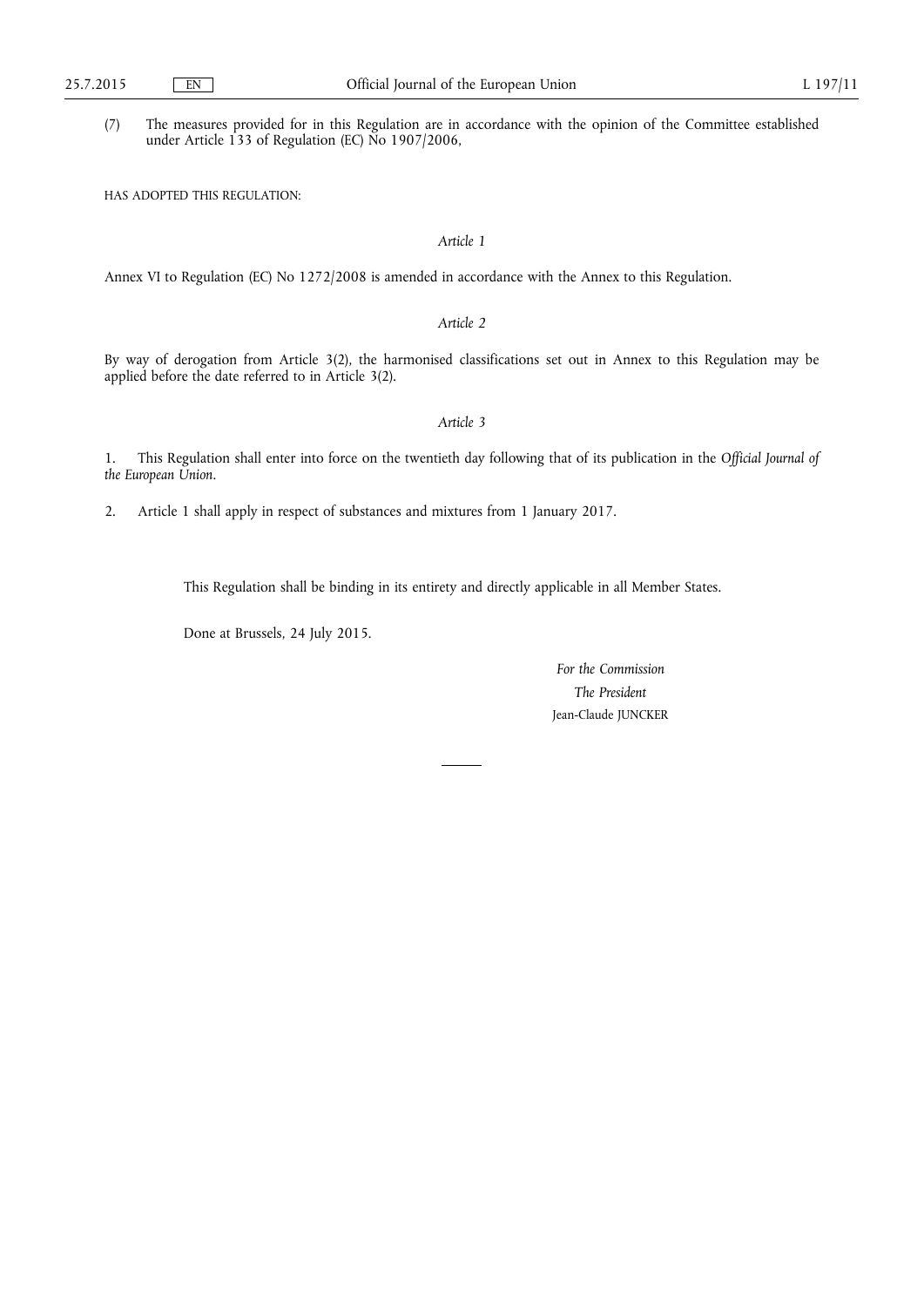$L$  197/12

 $EN$ 

*ANNEX* 

Part 3 of Annex VI to Regulation (EC) No 1272/2008 is amended as follows:

# (1) Table 3.1 is amended as follows:

| (a) the entries corresponding to index numbers 007-004-00-1, 015-003-00-2, 031-001-00-4, 050-008-00-3, 603-102-00-9, 603-197-00-7, 606-054-00-7, 607-197-00-8, |  |  |  |  |
|----------------------------------------------------------------------------------------------------------------------------------------------------------------|--|--|--|--|
| 613-042-00-5, 613-057-00-7, 613-133-00-X, and 613-149-00-7 are replaced by the following corresponding entries:                                                |  |  |  |  |

|              |                                                   |           |           | Classification                                                                                  |                                                                               |                                         | Labelling                                                                     |                                       |                                                                                                                                                                              |              |
|--------------|---------------------------------------------------|-----------|-----------|-------------------------------------------------------------------------------------------------|-------------------------------------------------------------------------------|-----------------------------------------|-------------------------------------------------------------------------------|---------------------------------------|------------------------------------------------------------------------------------------------------------------------------------------------------------------------------|--------------|
| Index No     | International Chemical<br>Identification          | EC No     | CAS No    | Hazard Class and<br>Category Code(s)                                                            | Hazard statement<br>Code(s)                                                   | Pictogram,<br>Signal<br>Word Code(s)    | Hazard statement<br>Code(s)                                                   | Suppl. Hazard<br>statement<br>Code(s) | Specific Conc. Limits,<br>M-factors                                                                                                                                          | <b>Notes</b> |
| 007-004-00-1 | nitric acid  %                                    | 231-714-2 | 7697-37-2 | Ox. Liq. 2<br>Skin Corr. 1A                                                                     | H <sub>272</sub><br>H314                                                      | GHS03<br>GHS05<br>Dgr                   | H <sub>272</sub><br>H314                                                      | <b>EUH071</b>                         | Skin Corr. 1A;<br>H314: $C \ge 20 \%$<br>Skin Corr. 1B;<br>$H314: 5 % \le C$<br>$<$ 20 $\%$<br>Ox. Liq. 2; H272:<br>$C \ge 99\%$<br>Ox. Liq. 3; H272:<br>99 % > $C \ge 65$ % | $\mathbf{B}$ |
| 015-003-00-2 | calcium phosphide;<br>tricalcium dipho-<br>sphide | 215-142-0 | 1305-99-3 | Water-react. 1<br>Acute Tox. 2<br>Acute Tox. 3<br>Acute Tox. 1<br>Eye Dam. 1<br>Aquatic Acute 1 | H <sub>260</sub><br>H300<br>H311<br>H330<br>H318<br>H400                      | GHS02<br>GHS06<br>GHS05<br>GHS09<br>Dgr | H <sub>260</sub><br>H300<br>H311<br>H330<br>H318<br>H400                      | <b>EUH029</b><br><b>EUH032</b>        | $M = 100$                                                                                                                                                                    |              |
| 031-001-00-4 | gallium arsenide                                  | 215-114-8 | 1303-00-0 | Repr. 1B<br>Carc. 1B<br>STOT RE 1                                                               | H360F<br>H350<br>H372 (respirat-<br>ory and haema-<br>topoietic sys-<br>tems) | GHS08<br>Dgr                            | H360F<br>H350<br>H372 (respirat-<br>ory and haema-<br>topoietic sys-<br>tems) |                                       |                                                                                                                                                                              |              |

 $25.7.2017$  D  $25.7.2017$  D  $25.7.2017$  and  $25.7.2017$  D  $25.7.2017$  D  $25.7.2017$ Official Journal of the European Union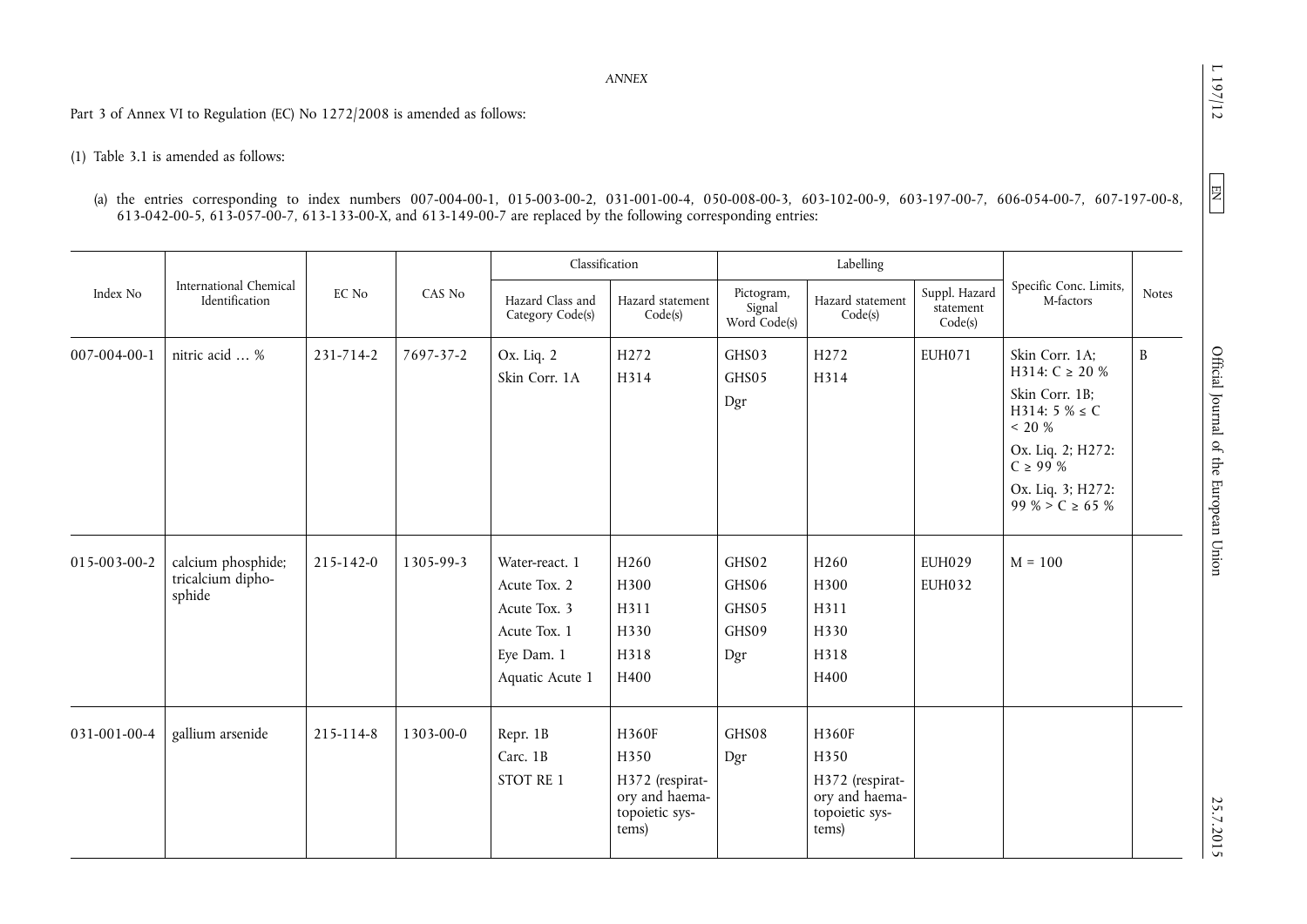|              |                                                                                                                         |                 |             | Classification                                                                                                                  |                                                                  |                                      | Labelling                                                    |                                       |                                                                                                                                                                                     |                              |                                        |
|--------------|-------------------------------------------------------------------------------------------------------------------------|-----------------|-------------|---------------------------------------------------------------------------------------------------------------------------------|------------------------------------------------------------------|--------------------------------------|--------------------------------------------------------------|---------------------------------------|-------------------------------------------------------------------------------------------------------------------------------------------------------------------------------------|------------------------------|----------------------------------------|
| Index No     | International Chemical<br>Identification                                                                                | EC No           | CAS No      | Hazard Class and<br>Category Code(s)                                                                                            | Hazard statement<br>Code(s)                                      | Pictogram,<br>Signal<br>Word Code(s) | Hazard statement<br>Code(s)                                  | Suppl. Hazard<br>statement<br>Code(s) | Specific Conc. Limits,<br>M-factors                                                                                                                                                 | <b>Notes</b>                 | 25.7.2015                              |
| 050-008-00-3 | tributyltin com-<br>pounds, with the<br>exception of those<br>specified elsewhere<br>in this annex                      |                 |             | Repr. 1B<br>Acute Tox. 3<br>Acute Tox. 4*<br>STOT RE 1<br>Skin Irrit. 2<br>Eye Irrit. 2<br>Aquatic Acute 1<br>Aquatic Chronic 1 | H360FD<br>H301<br>H312<br>H372**<br>H315<br>H319<br>H400<br>H410 | GHS08<br>GHS06<br>GHS09<br>Dgr       | H360FD<br>H301<br>H312<br>H372**<br>H315<br>H319<br>H410     |                                       | $\ast$<br>STOT RE 1; H372:<br>$C \geq 1 %$<br>STOT RE 2; H373:<br>$0.25 \% \le C < 1 \%$<br>Skin Irrit. 2; H315:<br>$C \geq 1$ %<br>Eye Irrit. 2; H319:<br>$C \geq 1$ %<br>$M = 10$ | $\mathbf{A}$<br>$\mathbf{1}$ | $\sqrt{\frac{E}{2}}$                   |
| 603-102-00-9 | 1,2-epoxybutane                                                                                                         | 203-438-2       | 106-88-7    | Flam. Liq. 2<br>Carc. 2<br>Acute Tox. 4*<br>Acute Tox. 4*<br>Acute Tox. 4*<br>STOT SE 3<br>Skin Irrit. 2<br>Eye Irrit. 2        | H225<br>H351<br>H302<br>H312<br>H332<br>H335<br>H315<br>H319     | GHS02<br>GHS08<br>GHS07<br>Dgr       | H225<br>H351<br>H302<br>H312<br>H332<br>H335<br>H315<br>H319 |                                       |                                                                                                                                                                                     |                              | Official Journal of the European Union |
| 603-197-00-7 | tebuconazole (ISO);<br>1-(4-chlorophenyl)-<br>4,4-dimethyl-3-<br>$(1,2,4-triazol-1-yl-$<br>methyl)pentan-3-ol           | $403 - 640 - 2$ | 107534-96-3 | Repr. 2<br>Acute Tox. 4<br>Aquatic Acute 1<br>Aquatic Chronic 1                                                                 | H361d***<br>H302<br>H400<br>H410                                 | GHS08<br>GHS07<br>GHS09<br>Wng       | H361d***<br>H302<br>H410                                     |                                       | $M = 1$<br>$M = 10$                                                                                                                                                                 |                              |                                        |
| 606-054-00-7 | isoxaflutole (ISO);<br>5-cyclopropyl-1,2-<br>$oxazol-4-yl$ $\alpha, \alpha$ -tri-<br>fluoro-2-mesyl-p-to-<br>lyl ketone |                 | 141112-29-0 | Repr. 2<br>Aquatic Acute 1<br>Aquatic Chronic 1                                                                                 | H361d***<br>H400<br>H410                                         | GHS08<br>GHS09<br>Wng                | H361d***<br>H410                                             |                                       | $M = 10$<br>$M = 100$                                                                                                                                                               |                              | E 197/13                               |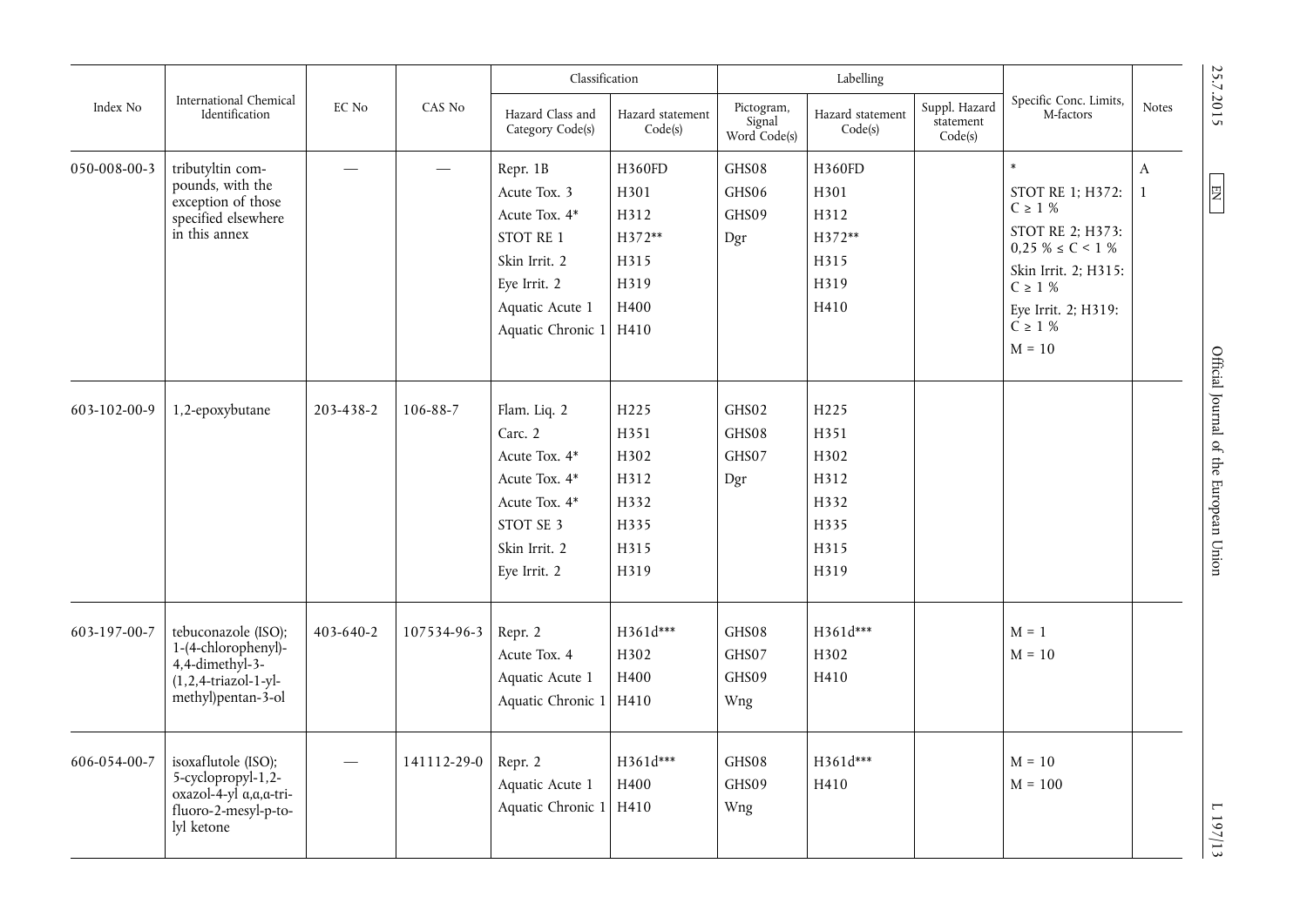|              |                                                                                                               |           |            | Classification                                                                                 |                                                       |                                         | Labelling                                     |                                       |                                     |       |                                        |
|--------------|---------------------------------------------------------------------------------------------------------------|-----------|------------|------------------------------------------------------------------------------------------------|-------------------------------------------------------|-----------------------------------------|-----------------------------------------------|---------------------------------------|-------------------------------------|-------|----------------------------------------|
| Index No     | International Chemical<br>Identification                                                                      | EC No     | CAS No     | Hazard Class and<br>Category Code(s)                                                           | Hazard statement<br>Code(s)                           | Pictogram,<br>Signal<br>Word Code(s)    | Hazard statement<br>Code(s)                   | Suppl. Hazard<br>statement<br>Code(s) | Specific Conc. Limits,<br>M-factors | Notes | 197/14                                 |
| 607-197-00-8 | nonanoic acid                                                                                                 | 203-931-2 | 112-05-0   | Skin Irrit. 2<br>Eye Irrit. 2<br>Aquatic Chronic 3 H412                                        | H315<br>H319                                          | GHS07<br>Wng                            | H315<br>H319<br>H412                          |                                       |                                     |       | 目                                      |
| 613-042-00-5 | imazalil (ISO); 1-[2-<br>$\text{(allyloxy)}-2-(2,4-\text{di}-$<br>chlorophenyl)ethyl]-<br>1H-imidazole        | 252-615-0 | 35554-44-0 | Carc. 2<br>Acute Tox. 3<br>Acute Tox. 4<br>Eye Dam. 1<br>Aquatic Chronic 1                     | H351<br>H301<br>H332<br>H318<br>H410                  | GHS08<br>GHS06<br>GHS05<br>GHS09<br>Dgr | H351<br>H301<br>H332<br>H318<br>H410          |                                       | $M = 10$                            |       |                                        |
| 613-057-00-7 | dodemorph (ISO);<br>4-cyclododecyl-2,6-<br>dimethylmorpholine                                                 | 216-474-9 | 1593-77-7  | Repr. 2<br>STOT RE 2<br>Skin Corr. 1C<br>Skin Sens. 1A<br>Aquatic Acute 1<br>Aquatic Chronic 1 | H361d<br>H373 (liver)<br>H314<br>H317<br>H400<br>H410 | GHS08<br>GHS05<br>GHS07<br>GHS09<br>Dgr | H361d<br>H373 (liver)<br>H314<br>H317<br>H410 | <b>EUH071</b>                         | $M = 1$<br>$M = 1$                  |       | Official Journal of the European Union |
| 613-133-00-X | etridiazole (ISO);<br>5-ethoxy-3-trichloro-<br>methyl- 1,2,4-thia-<br>diazole                                 | 219-991-8 | 2593-15-9  | Carc. 2<br>Acute Tox. 4<br>Skin Sens. 1<br>Aquatic Acute 1<br>Aquatic Chronic 1                | H351<br>H302<br>H317<br>H400<br>H410                  | GHS08<br>GHS07<br>GHS09<br>Wng          | H351<br>H302<br>H317<br>H410                  |                                       | $M = 1$<br>$M = 1$                  |       |                                        |
| 613-149-00-7 | pyridaben (ISO);<br>$2$ -tert-butyl-5- $(4$ -tert-<br>butylbenzylthio)-4-<br>chloropyridazin-3<br>$(2H)$ -one | 405-700-3 | 96489-71-3 | Acute Tox. 3<br>Acute Tox. 3<br>Aquatic Acute 1<br>Aquatic Chronic 1                           | H331<br>H301<br>H400<br>H410                          | GHS06<br>GHS09<br>Dgr                   | H331<br>H301<br>H410                          |                                       | $M = 1000$<br>$M = 1000$            |       | 25.7.2015                              |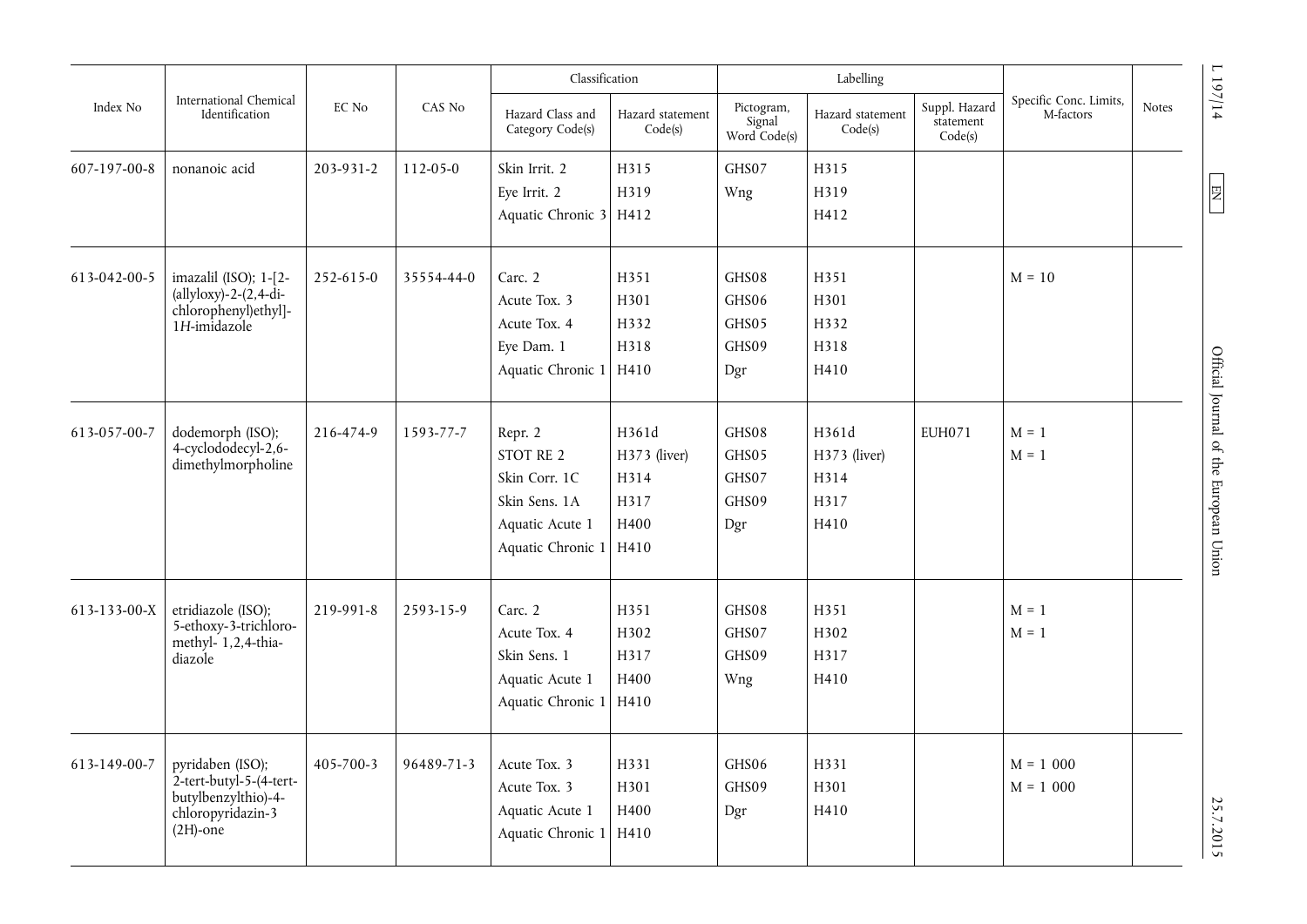|                      |                                                                                                                                                                                                                                                     |                                                 |                                               | Classification                                                               |                                                                 |                                      | Labelling                                               |                                          |                                           |              |
|----------------------|-----------------------------------------------------------------------------------------------------------------------------------------------------------------------------------------------------------------------------------------------------|-------------------------------------------------|-----------------------------------------------|------------------------------------------------------------------------------|-----------------------------------------------------------------|--------------------------------------|---------------------------------------------------------|------------------------------------------|-------------------------------------------|--------------|
| Index No             | International Chemical<br>Identification                                                                                                                                                                                                            | EC No                                           | CAS No                                        | Hazard Class and<br>Category Code(s)                                         | Hazard state-<br>ment Code(s)                                   | Pictogram,<br>Signal<br>Word Code(s) | Hazard state-<br>ment Code(s)                           | Suppl.<br>Hazard<br>statement<br>Code(s) | Specific<br>Conc.<br>Limits.<br>M-factors | <b>Notes</b> |
| 019-003-00-3         | potassium (E,E)-hexa-2,4-<br>dienoate                                                                                                                                                                                                               | 246-376-1                                       | 24634-61-5                                    | Eye Irrit. 2                                                                 | H319                                                            | GSH07<br>Wng                         | H319                                                    |                                          |                                           |              |
| 604-092-00-9         | phenol, dodecyl-, branched [1];<br>phenol, 2-dodecyl-, branched;<br>phenol, 3-dodecyl-, branched;<br>phenol, 4-dodecyl-, branched;<br>phenol, (tetrapropenyl) deriva-<br>tives [2]                                                                  | 310-154-3 [1]                                   | 121158-58-5 [1]<br>74499-35-7 [2]             | Skin Corr. 1C<br>Aquatic Acute 1<br>Aquatic Chronic 1 H410                   | H314<br>H400                                                    | GHS05<br>GHS09<br>Dgr                | H314<br>H410                                            |                                          | $M = 10$<br>$M = 10$                      |              |
| 606-148-00-8         | carvone (ISO);<br>2-methyl-5-(prop-1-en-2-yl)cy-<br>clohex-2-en-1-one; $[1]$<br>d-carvone; (5S)-2-methyl-5-<br>(prop-1-en-2-yl)cyclohex-2-en-<br>$1$ -one; $[2]$<br>l-carvone; (5R)-2-methyl-5-<br>(prop-1-en-2-yl)cyclohex-2-en-<br>$1$ -one $[3]$ | 202-759-5 [1]<br>218-827-2 [2]<br>229-352-5 [3] | 99-49-0 [1]<br>2244-16-8 [2]<br>6485-40-1 [3] | Skin Sens. 1                                                                 | H317                                                            | GHS07<br>Wng                         | H317                                                    |                                          |                                           |              |
| $606 - 149 - 00 - 3$ | tembotrione (ISO); 2-{2-<br>chloro-4-(methylsulfonyl)-3-<br>$[(2,2,2-trifluoroethoxy)$ methyl]<br>benzoyl}cyclohexane-1,3-dione                                                                                                                     |                                                 | 335104-84-2                                   | Repr. 2<br>STOT RE 2<br>Skin Sens. 1<br>Aquatic Acute 1<br>Aquatic Chronic 1 | H361d<br>H373 (eyes,<br>kidneys, liver)<br>H317<br>H400<br>H410 | GHS08<br>GHS07<br>GHS09<br>Wng       | H361d<br>H373 (eyes,<br>kidneys, liver)<br>H317<br>H410 |                                          | $M = 100$<br>$M = 10$                     |              |

25.7.2015

 $E$ 

 $1197/15$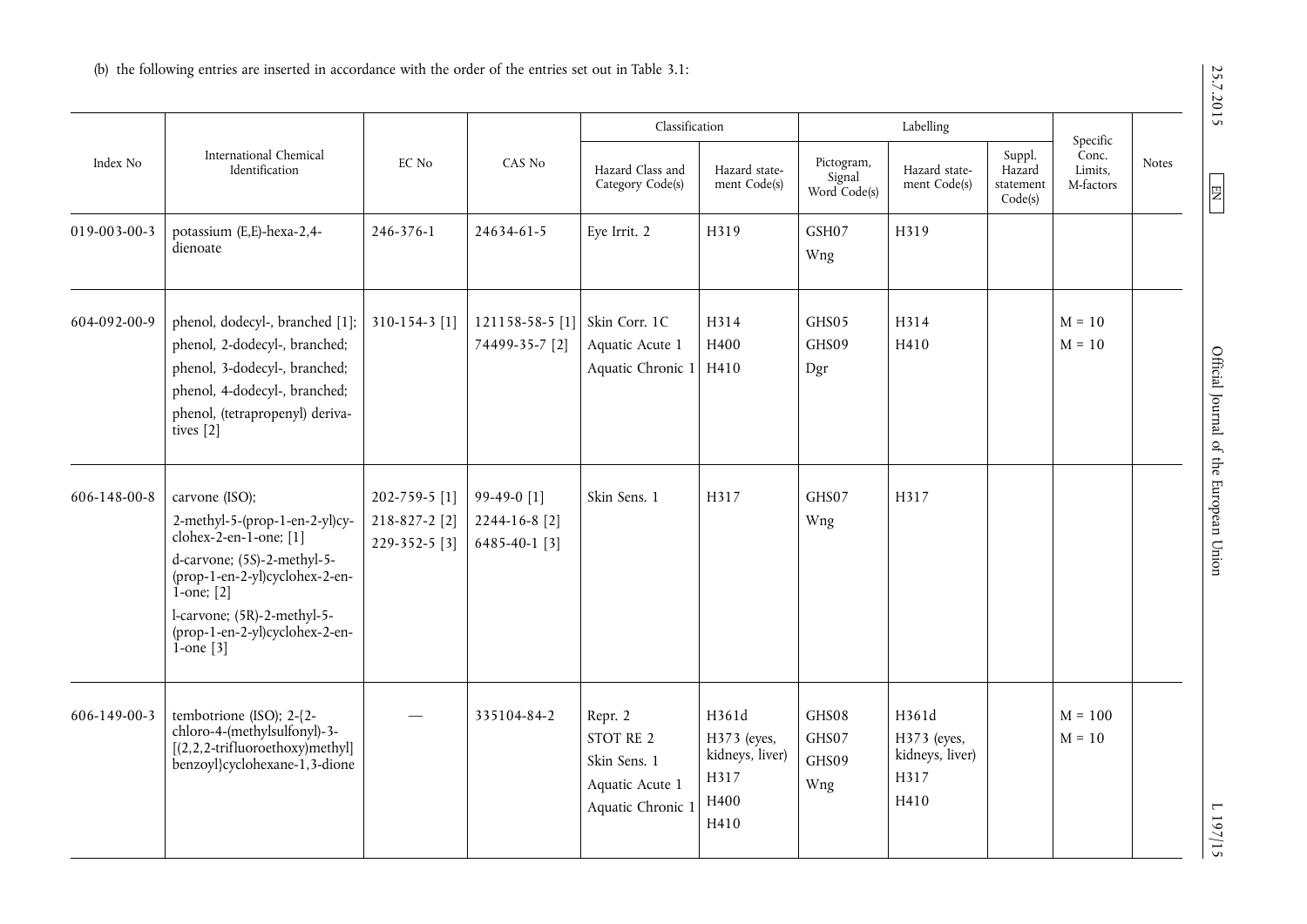|              |                                                                                                                                                          |                          |             | Classification                                                                                     |                                             |                                         | Labelling                                     |                                          |                                           |              |                                                           |
|--------------|----------------------------------------------------------------------------------------------------------------------------------------------------------|--------------------------|-------------|----------------------------------------------------------------------------------------------------|---------------------------------------------|-----------------------------------------|-----------------------------------------------|------------------------------------------|-------------------------------------------|--------------|-----------------------------------------------------------|
| Index No     | International Chemical<br>Identification                                                                                                                 | EC No                    | CAS No      | Hazard Class and<br>Category Code(s)                                                               | Hazard state-<br>ment Code(s)               | Pictogram,<br>Signal<br>Word Code(s)    | Hazard state-<br>ment Code(s)                 | Suppl.<br>Hazard<br>statement<br>Code(s) | Specific<br>Conc.<br>Limits,<br>M-factors | <b>Notes</b> | 1197/16                                                   |
| 607-707-00-9 | fenoxaprop-P-ethyl (ISO); ethyl<br>$(2R) - 2 - \{4 - \left[ (6 - \text{chloro-1}, 3 - \text{ben-1}) \right]$<br>zoxazol-2-yl)oxy]phenoxy}pro-<br>panoate | $\overline{\phantom{0}}$ | 71283-80-2  | STOT RE 2<br>Skin Sens. 1<br>Aquatic Acute 1<br>Aquatic Chronic 1                                  | H373 (kid-<br>neys)<br>H317<br>H400<br>H410 | GHS08<br>GHS07<br>GHS09<br>Wng          | H373 (kid-<br>neys)<br>H317<br>H410           |                                          | $M = 1$<br>$M = 1$                        |              | $\begin{array}{c} \n \text{I} \n \text{I} \n \end{array}$ |
| 607-708-00-4 | octanoic acid                                                                                                                                            | 204-677-5                | 124-07-2    | Skin Corr. 1C<br>Aquatic Chronic 3 H412                                                            | H314                                        | GHS05<br>Dgr                            | H314<br>H412                                  |                                          |                                           |              |                                                           |
| 607-709-00-X | decanoic acid                                                                                                                                            | 206-376-4                | 334-48-5    | Skin Irrit. 2<br>Eye Irrit. 2<br>Aquatic Chronic 3                                                 | H315<br>H319<br>H412                        | GHS07<br>Wng                            | H315<br>H319<br>H412                          |                                          |                                           |              | Official Journal of the European Union                    |
| 607-710-00-5 | 1,2-benzenedicarboxylic acid,<br>dihexyl ester, branched and<br>linear                                                                                   | 271-093-5                | 68515-50-4  | Repr. 1B                                                                                           | H360FD                                      | GHS08<br>Dgr                            | H360FD                                        |                                          |                                           |              |                                                           |
| 607-711-00-0 | spirotetramat (ISO); (5s,8s)-3-<br>$(2, 5$ -dimethylphenyl)-8-meth-<br>oxy-2-oxo-1-azaspiro[4,5]dec-<br>3-en-4-yl ethyl carbonate                        |                          | 203313-25-1 | Repr. 2<br>STOT SE 3<br>Eye Irrit. 2<br>Skin Sens. 1A<br>Aquatic Acute 1<br>Aquatic Chronic 1 H410 | H361fd<br>H335<br>H319<br>H317<br>H400      | GHS08<br>GHS07<br>GHS09<br>Wng          | H361fd<br>H335<br>H319<br>H317<br>H410        |                                          | $M = 1$<br>$M = 1$                        |              |                                                           |
| 607-712-00-6 | dodemorph acetate; 4-cyclodo-<br>decyl-2,6-dimethylmorpholin-<br>4-ium acetate                                                                           | 250-778-2                | 31717-87-0  | Repr. 2<br>STOT RE 2<br>Skin Corr. 1C<br>Skin Sens. 1A<br>Aquatic Chronic 1 H410                   | H361d<br>H373 (liver)<br>H314<br>H317       | GHS08<br>GHS05<br>GHS07<br>GHS09<br>Dgr | H361d<br>H373 (liver)<br>H314<br>H317<br>H410 | <b>EUH071</b>                            | $M = 1$                                   |              | 25.7.2015                                                 |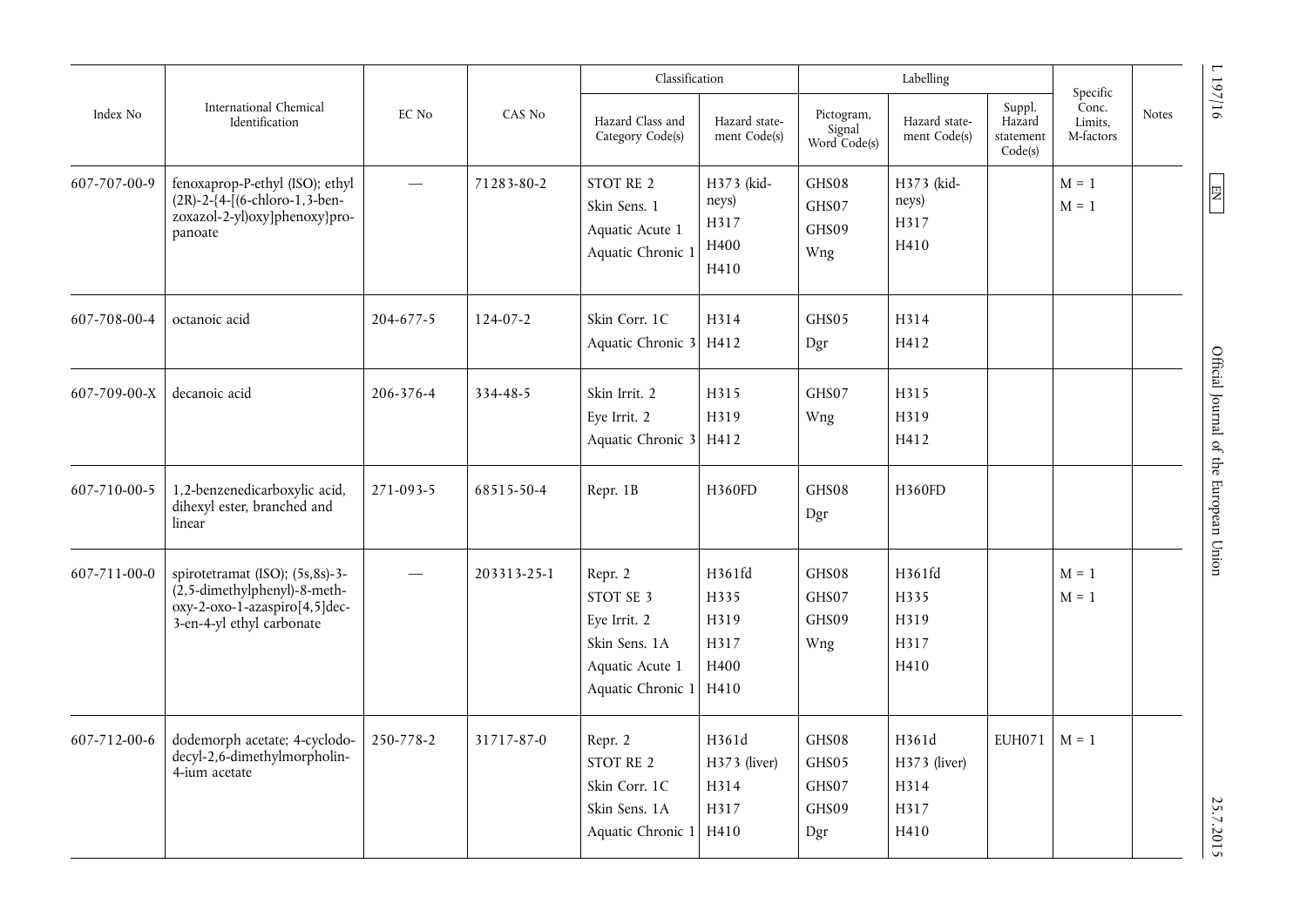|              |                                                                                                                                                               |                          |             | Classification                                                                        |                                      |                                      | Labelling                     |                                          | Specific                      |                                        |
|--------------|---------------------------------------------------------------------------------------------------------------------------------------------------------------|--------------------------|-------------|---------------------------------------------------------------------------------------|--------------------------------------|--------------------------------------|-------------------------------|------------------------------------------|-------------------------------|----------------------------------------|
| Index No     | International Chemical<br>Identification                                                                                                                      | EC No                    | CAS No      | Hazard Class and<br>Category Code(s)                                                  | Hazard state-<br>ment Code(s)        | Pictogram,<br>Signal<br>Word Code(s) | Hazard state-<br>ment Code(s) | Suppl.<br>Hazard<br>statement<br>Code(s) | Conc.<br>Limits,<br>M-factors | 25.7.2015<br><b>Notes</b>              |
| 607-713-00-1 | fenpyroximate (ISO); tert-butyl<br>$4 - [([(E) - [(1, 3 - dimethyl-5 - phe-$<br>noxy-1H-pyrazol-4-yl)methy-<br>lene]amino}oxy)methyl]benzo-<br>ate            | $\overline{\phantom{0}}$ | 134098-61-6 | Acute Tox. 3<br>Acute Tox. 2<br>Skin Sens. 1B<br>Aquatic Acute 1<br>Aquatic Chronic 1 | H301<br>H330<br>H317<br>H400<br>H410 | GHS06<br>GHS09<br>Dgr                | H301<br>H330<br>H317<br>H410  |                                          | $M = 100$<br>$M = 1000$       | $\boxed{\mathbb{E}}$                   |
| 607-714-00-7 | triflusulfuron-methyl; methyl<br>2-({[4-(dimethylamino)-6-<br>$(2, 2, 2-trifluoroethoxy)-1, 3, 5-$<br>triazin-2-yl]carbamoyl}sulfa-<br>moyl)-3-methylbenzoate |                          | 126535-15-7 | Carc. 2<br>Aquatic Acute 1<br>Aquatic Chronic 1                                       | H351<br>H400<br>H410                 | GHS08<br>GHS09<br>Wng                | H351<br>H410                  |                                          | $M = 100$<br>$M = 10$         |                                        |
| 607-715-00-2 | bifenazate (ISO); isopropyl<br>2-(4-methoxybiphenyl-3-yl)hy-<br>drazinecarboxylate                                                                            | 442-820-5                | 149877-41-8 | STOT RE 2<br>Skin Sens. 1<br>Aquatic Acute 1<br>Aquatic Chronic 1                     | H373<br>H317<br>H400<br>H410         | GHS08<br>GHS07<br>GHS09<br>Wng       | H373<br>H317<br>H410          |                                          | $M = 1$<br>$M = 1$            | Official Journal of the European Union |
| 613-319-00-0 | imidazole                                                                                                                                                     | 206-019-2                | 288-32-4    | Repr. 1B<br>Acute Tox. 4<br>Skin Corr. 1C                                             | H360D<br>H302<br>H314                | GHS08<br>GHS07<br>GHS05<br>Dgr       | H360D<br>H302<br>H314         |                                          |                               |                                        |
| 613-320-00-6 | lenacil (ISO); 3-cyclohexyl-6,7-<br>dihydro-1H-cyclopenta[d]pyri-<br>midine-2,4 $(3H, 5H)$ -dione                                                             | 218-499-0                | 2164-08-1   | Carc. 2<br>Aquatic Acute 1<br>Aquatic Chronic 1                                       | H351<br>H400<br>H410                 | GHS08<br>GHS09<br>Wng                | H351<br>H410                  |                                          | $M = 10$<br>$M = 10$          | ZI/Z611                                |

 $\sqrt{11611}$ 

25.7.2015

 $\boxed{\text{EM}}$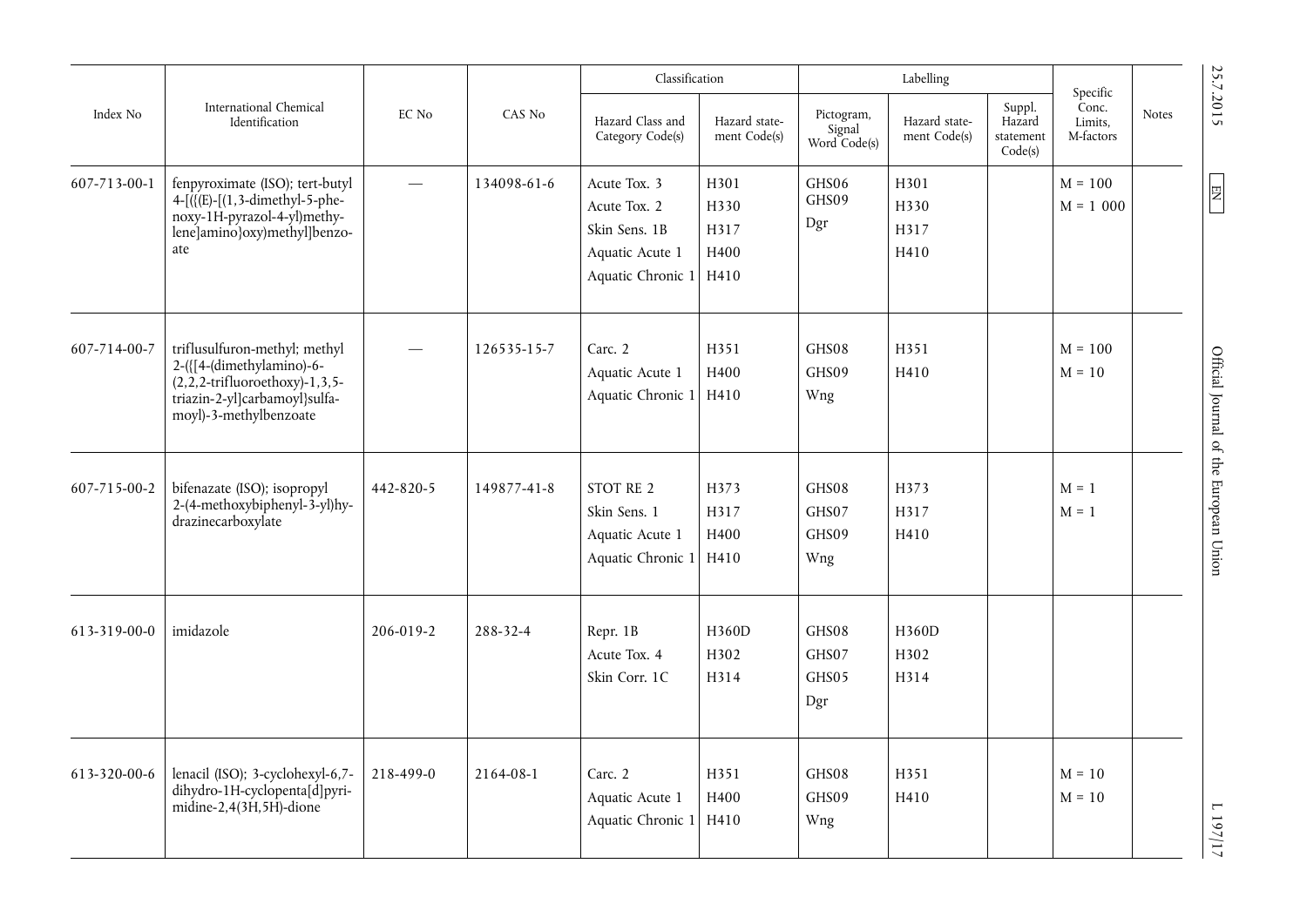|              |                                                                                                                                                |       |             | Classification                                                       |                                                 |                                        | Labelling                               |                                          |                                           |       |                                        |
|--------------|------------------------------------------------------------------------------------------------------------------------------------------------|-------|-------------|----------------------------------------------------------------------|-------------------------------------------------|----------------------------------------|-----------------------------------------|------------------------------------------|-------------------------------------------|-------|----------------------------------------|
| Index No     | International Chemical<br>Identification                                                                                                       | EC No | CAS No      | Hazard Class and<br>Category Code(s)                                 | Hazard state-<br>ment Code(s)                   | Pictogram,<br>Signal<br>Word $Code(s)$ | Hazard state-<br>ment Code(s)           | Suppl.<br>Hazard<br>statement<br>Code(s) | Specific<br>Conc.<br>Limits,<br>M-factors | Notes | 197/18                                 |
| 616-213-00-2 | mandipropamid (ISO); 2-(4-<br>chlorophenyl)-N-{2-[3-meth-<br>oxy-4-(prop-2-yn-1-yloxy)phe-<br>$ny$ l]ethyl}-2-(prop-2-yn-1-<br>yloxy)acetamide |       | 374726-62-2 | Aquatic Acute 1<br>Aquatic Chronic 1 H410                            | H400                                            | GHS09<br>Wng                           | H410                                    |                                          | $M = 1$<br>$M = 1$                        |       | 图                                      |
| 616-214-00-8 | metosulam (ISO); N-(2,6-di-<br>chloro-3-methylphenyl)-5,7-di-<br>methoxy[1,2,4]triazolo[1,5-a]<br>pyrimidine-2-sulfonamide                     |       | 139528-85-1 | Carc. 2<br>STOT RE 2<br>Aquatic Acute 1<br>Aquatic Chronic 1         | H351<br>H373 (eyes,<br>kidneys)<br>H400<br>H410 | GHS08<br>GHS09<br>Wng                  | H351<br>H373 (eyes,<br>kidneys)<br>H410 |                                          | $M = 1000$<br>$M = 100$                   |       |                                        |
| 616-215-00-3 | dimethenamid-P (ISO);<br>2-chloro-N-(2,4-dimethyl-3-<br>thienyl)-N- $(2S)$ -1-methoxypro-<br>pan-2-yl]acetamide                                |       | 163515-14-8 | Acute Tox. 4<br>Skin Sens. 1<br>Aquatic Acute 1<br>Aquatic Chronic 1 | H302<br>H317<br>H400<br>H410                    | GHS07<br>GHS09<br>Wng                  | H302<br>H317<br>H410                    |                                          | $M = 10$<br>$M = 10$                      |       | Official Journal of the European Union |
| 616-216-00-9 | flonicamid (ISO); N-(cyano-<br>methyl)-4-(trifluoromethyl)pyr-<br>idine-3-carboxamide                                                          |       | 158062-67-0 | Acute Tox. 4                                                         | H302                                            | GHS07<br>Wng                           | H302                                    |                                          |                                           |       |                                        |
| 616-217-00-4 | sulfoxaflor (ISO); [methyl(oxo)<br>{1-[6-(trifluoromethyl)-3-pyri-<br>dyl]ethyl}- $\lambda$ 6-sulfanylidene]cya-<br>namide                     |       | 946578-00-3 | Acute Tox. 4<br>Aquatic Acute 1<br>Aquatic Chronic 1                 | H302<br>H400<br>H410                            | GHS07<br>GHS09<br>Wng                  | H302<br>H410                            |                                          | $M = 1$<br>$M = 1$                        |       | 25.7.2015                              |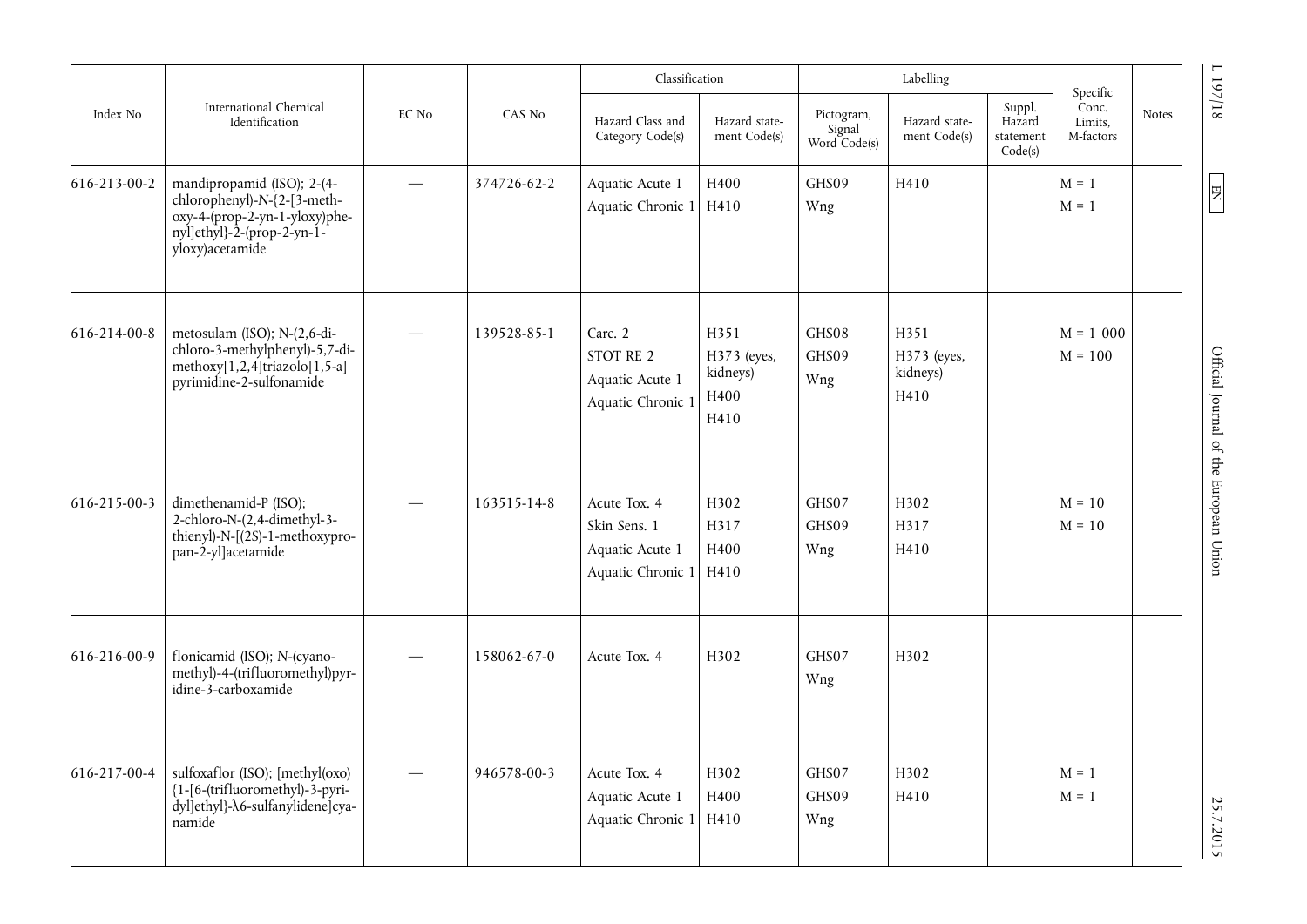(a) the entries corresponding to index numbers 007-004-00-1, 015-003-00-2, 031-001-00-4, 050-008-00-3, 603-102-00-9, 603-197-00-7, 606-054-00-7, 607-197-00-8, 613-042-00-5, 613-057-00-7, 613-133-00-X, and 613-149-00-7 are replaced by the following corresponding entries:

| Index No     | International Chemical<br>Identification                                                     | EC No     | CAS No    | Classification                                                                | Labelling                                                                                   | Concentration Limits                                                                                                                                                                                                                                                               | <b>Notes</b> |
|--------------|----------------------------------------------------------------------------------------------|-----------|-----------|-------------------------------------------------------------------------------|---------------------------------------------------------------------------------------------|------------------------------------------------------------------------------------------------------------------------------------------------------------------------------------------------------------------------------------------------------------------------------------|--------------|
| 007-004-00-1 | nitric acid  %                                                                               | 231-714-2 | 7697-37-2 | O; R8<br>C; R35                                                               | O; C<br>$R: 8-35$<br>S: $(1/2-)26-28-36/37/39-45-63$                                        | O; R8: C $\geq 65$ %<br>C; R35: C $\geq$ 20 %<br>C; R34: 5 % $\leq$ C < 20 %                                                                                                                                                                                                       | B            |
| 015-003-00-2 | calcium phosphide; tricalcium<br>diphosphide                                                 | 215-142-0 | 1305-99-3 | F: R15/29<br>T+; $R26/28$<br>Xn; R21<br>R32<br>Xi; R38-41<br>N; R50           | $F$ ; T+; N<br>R: 15/29-21-26/28-32-38-41-50<br>$S:(1/2-)26-28-30-36/37/39-43-$<br>45-60-61 | N; R50: C $\geq$ 0,25 %                                                                                                                                                                                                                                                            |              |
| 031-001-00-4 | gallium arsenide                                                                             | 215-114-8 | 1303-00-0 | Repr. Cat. 2; R60<br>Carc. Cat. 2; R45<br>T; R48/23                           | T<br>R: $45-48/23-60$<br>$S: 45-53$                                                         |                                                                                                                                                                                                                                                                                    | E            |
| 050-008-00-3 | tributyltin compounds, with<br>the exception of those spe-<br>cified elsewhere in this annex |           |           | Repr. Cat. 2; R60-61<br>T; R25-48/23/25<br>Xn; R21<br>Xi; R36/38<br>N; R50-53 | T; N<br>R: 21-25-36/38-48/23/25-50/53-<br>60-61<br>S: $45-53-60-61$                         | T; R25: $C \ge 2.5 \%$<br>Xn; R22: 0,25 % $\leq C$ < 2,5 %<br>Xn: R21: C ≥ 1 %<br>T; R48/23/25: C $\geq$ 1 %<br>Xn; R48/20/22: 0,25 % $\leq C$ < 1 %<br>Xi; R36/38: C ≥ 1 %<br>N; R50-53: $C \ge 2.5$ %<br>N; R51-53: 0,25 % $\leq C$ < 2,5 %<br>R52-53: 0,025 $\% \le C < 0,25$ % | A<br>1       |
| 603-102-00-9 | 1,2-epoxybutane                                                                              | 203-438-2 | 106-88-7  | F; R11<br>Carc. Cat. 3; R40<br>Xn; R20/21/22<br>Xi; R36/37/38                 | F; Xn<br>R: 11-20/21/22-36/37/38-40-<br>S: $(2-)9-16-29-36/37-46$                           |                                                                                                                                                                                                                                                                                    |              |

# 25.7.2015

 $\boxed{\text{NE}}$ 

 $61/2617$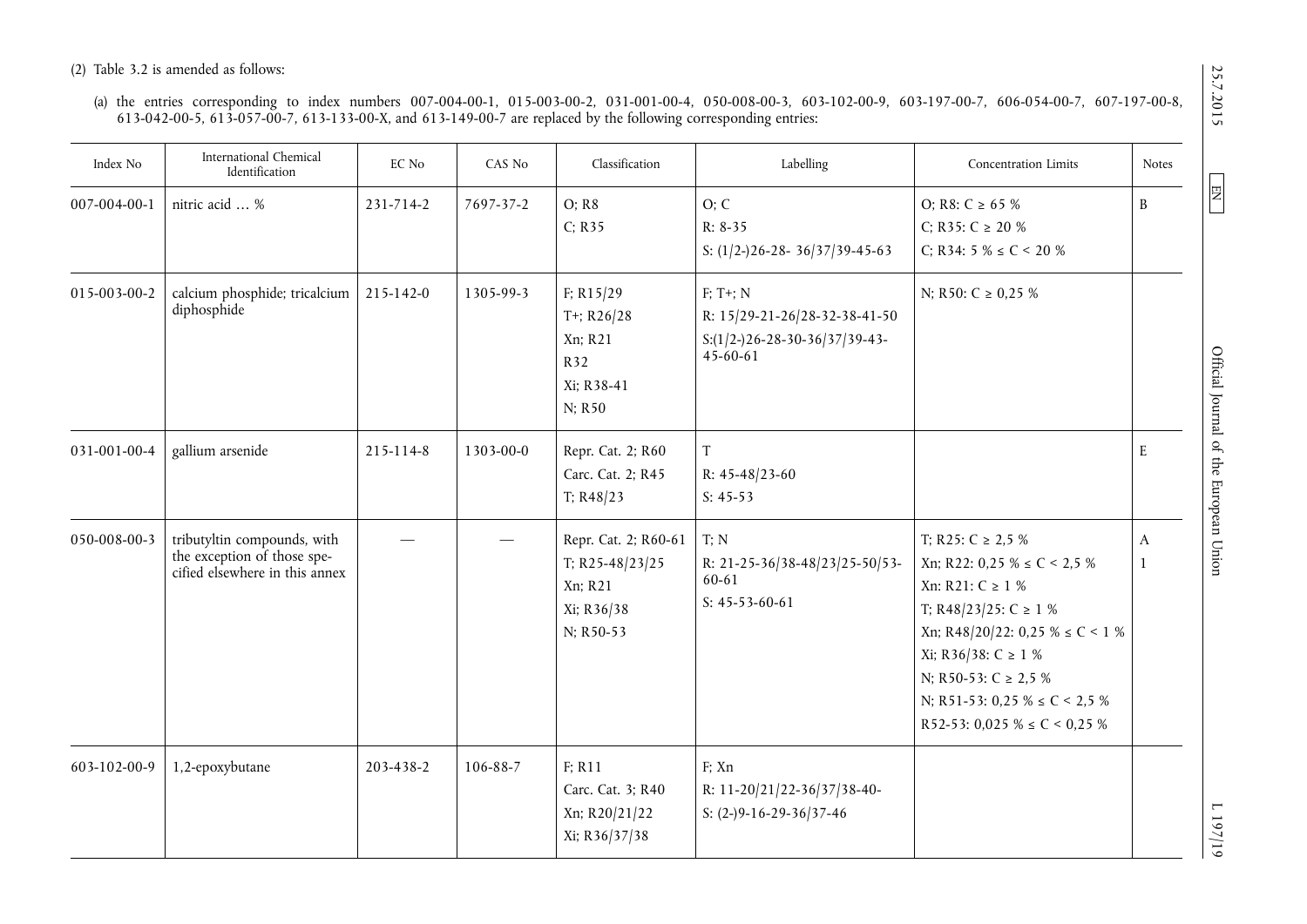| Index No     | International Chemical<br>Identification                                                                 | EC No     | CAS No      | Classification                                          | Labelling                                                           | <b>Concentration Limits</b>                                                                                                                                    | <b>Notes</b> |
|--------------|----------------------------------------------------------------------------------------------------------|-----------|-------------|---------------------------------------------------------|---------------------------------------------------------------------|----------------------------------------------------------------------------------------------------------------------------------------------------------------|--------------|
| 603-197-00-7 | tebuconazole (ISO); 1-(4-<br>chlorophenyl)-4,4-dimethyl-3-<br>(1,2,4-triazol-1-ylmethyl)pen-<br>tan-3-ol | 403-640-2 | 107534-96-3 | Repr. Cat. 3; R63<br>Xn; R22<br>N; R50-53               | Xn; N<br>R: $22-50/53-63$<br>S: $(2-)22-36/37-60-61$                | N; R50-53: C $\geq$ 25 %<br>N; R51-53: 2,5 % $\leq$ C <25 %<br>R52-53: 0,25 % $\leq C$ < 2,5 %                                                                 |              |
| 606-054-00-7 | isoxaflutole (ISO); 5-cyclopro-<br>pyl-1,2-oxazol-4-yl α, α, α-tri-<br>fluoro-2-mesyl-p-tolyl ketone     |           | 141112-29-0 | Repr. Cat. 3; R63<br>N; R50-53                          | Xn; N<br>R: $50/53-63$<br>S: $(2-)36/37-60-61$                      | N; R50-53: $C \ge 2.5$ %<br>N; R51-53: 0,25 % $\leq C$ < 2,5 %<br>R52-53: 0,025 % $\leq C$ < 0,25 %                                                            |              |
| 607-197-00-8 | nonanoic acid                                                                                            | 203-931-2 | 112-05-0    | Xi; R36/38<br>N; R51-53                                 | Xi; N<br>R: $36/38 - 51/53$<br>S: $(2-)46-61$                       |                                                                                                                                                                |              |
| 613-042-00-5 | imazalil (ISO); 1-[2-(allyloxy)-<br>2-(2,4-dichlorophenyl)ethyl]-<br>1H-imidazole                        | 252-615-0 | 35554-44-0  | Carc. Cat. 3; R40<br>Xn; R20/22<br>Xi; R41<br>N; R51-53 | Xn; N<br>R: $20/22 - 40 - 41 - 51/53$<br>S: $(2-)26-36/37/39-46-61$ |                                                                                                                                                                |              |
| 613-057-00-7 | dodemorph (ISO); 4-cyclodo-<br>decyl-2,6-dimethylmorpho-<br>line                                         | 216-474-9 | 1593-77-7   | Repr. Cat. 3; R63<br>C; R34<br>R43<br>N; R50-53         | C; N<br>R: 34-43-50/53-63<br>S: $(1/2-)26-28-36/37/39-45-60-$<br>61 | C; R34: $C \ge 10 \%$<br>Xi; R36/37/38: 5 % $\leq C$ < 10 %<br>N; R50-53: C $\geq$ 25 %<br>N; R51-53: 2,5 % $\leq$ C < 25 %<br>R52-53: 0,25 % $\leq$ C < 2,5 % |              |
| 613-133-00-X | etridiazole (ISO); 5-ethoxy-3-<br>trichloromethyl- 1,2,4-thia-<br>diazole                                | 219-991-8 | 2593-15-9   | Carc. Cat. 3; R40<br>Xn; R22<br>R43<br>N; R50-53        | Xn; N<br>R: 22-40-43-50/53<br>S: $(2-)36/37-46-60-61$               | N; R50-53: $C \ge 25\%$<br>N; R51-53: 2,5 % $\leq$ C < 25 %<br>R52-53: 0,25 % $\leq C$ < 2,5 %                                                                 |              |
| 613-149-00-7 | pyridaben (ISO); 2-tert-butyl-<br>5-(4-tert-butylbenzylthio)-4-<br>chloropyridazin-3(2H)-one             | 405-700-3 | 96489-71-3  | T; $R23/25$<br>N; R50-53                                | T; N<br>R: $23/25 - 50/53$<br>S: $(1/2-)36/37-45-60-61$             | N; R50-53: C $\geq$ 0,025 %<br>N; R51-53: 0,0025 % $\leq$ C<br>0,025%<br>R52-53: 0,00025 % $\leq$ C<br>0,0025%                                                 |              |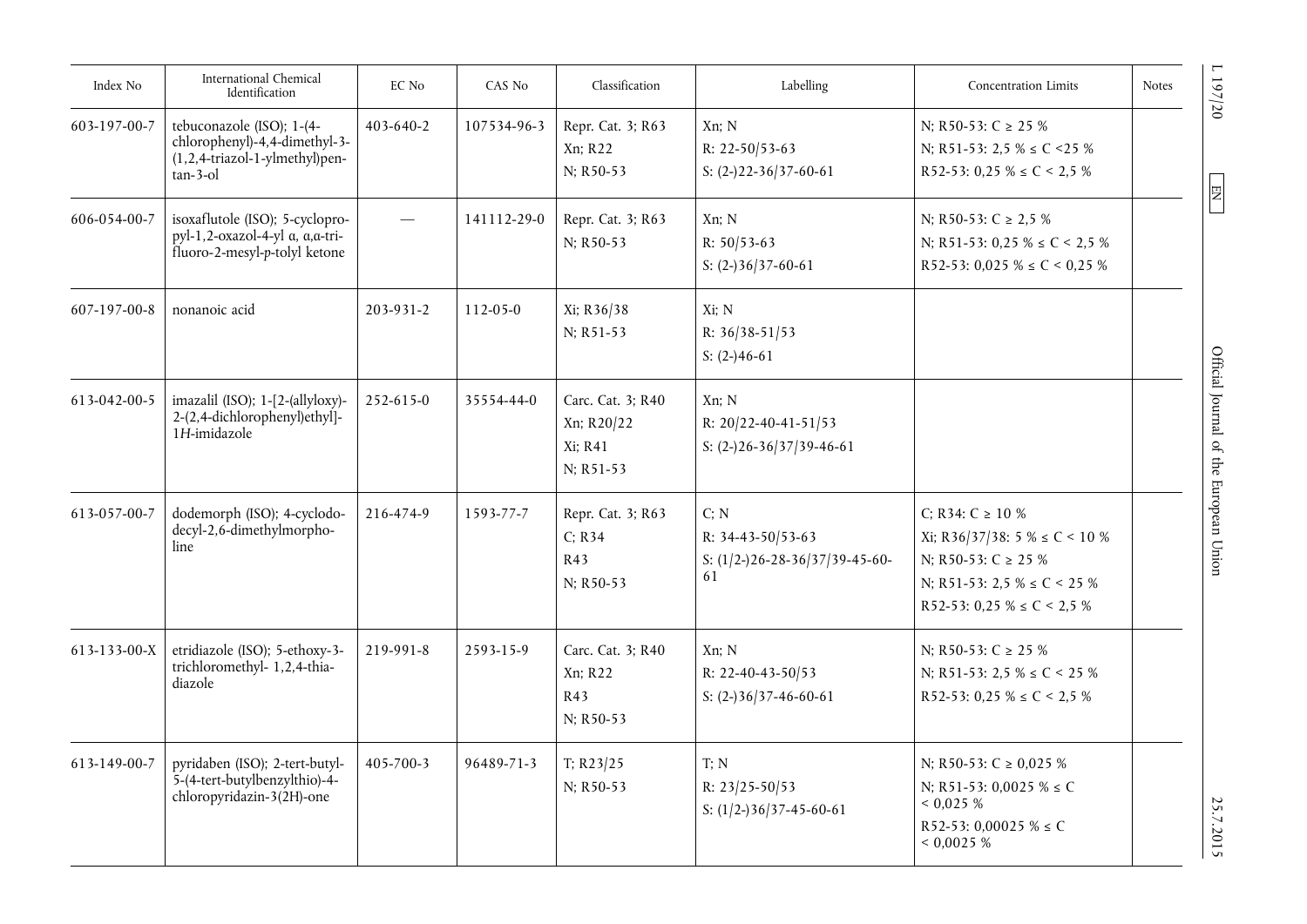| Index No     | International Chemical<br>Identification                                                                                                                                                                                                           | EC No                                                | CAS No                                        | Classification                                      | Labelling                                                  | <b>Concentration Limits</b>                                                                              | <b>Notes</b> |
|--------------|----------------------------------------------------------------------------------------------------------------------------------------------------------------------------------------------------------------------------------------------------|------------------------------------------------------|-----------------------------------------------|-----------------------------------------------------|------------------------------------------------------------|----------------------------------------------------------------------------------------------------------|--------------|
| 019-003-00-3 | potassium (E,E)-hexa-2,4-dieno-<br>ate                                                                                                                                                                                                             | 246-376-1                                            | 24634-61-5                                    | Xi; R36                                             | Xi<br>R: 36<br>S: $(2-)25-46$                              |                                                                                                          |              |
| 604-092-00-9 | phenol, dodecyl-, branched [1];<br>phenol, 2-dodecyl-, branched;<br>phenol, 3-dodecyl-, branched;<br>phenol, 4-dodecyl-, branched;<br>phenol, (tetrapropenyl) deriva-<br>tives $[2]$                                                               | 310-154-3 [1]-[2]                                    | 121158-58-5 [1]<br>74499-35-7 [2]             | C; R34<br>N; R50-53                                 | C; N<br>R: 34-50/53<br>S: $(1/2-)26-36/37/39-45-61$        | N; R50-53: $C \ge 2.5$ %<br>N; R51-53: 0,25 % $\leq C$ < 2,5 %<br>R52-53: 0,025 % $\leq C$ < 0,25 %      |              |
| 606-148-00-8 | carvone (ISO);<br>$2$ -methyl-5-(prop-1-en-2-yl)cy-<br>clohex-2-en-1-one; [1]<br>d-carvone; (5S)-2-methyl-5-<br>(prop-1-en-2-yl)cyclohex-2-en-<br>$1$ -one; $[2]$<br>l-carvone; (5R)-2-methyl-5-<br>(prop-1-en-2-yl)cyclohex-2-en-<br>$1$ -one [3] | 202-759-5 [1]<br>$218 - 827 - 2[2]$<br>229-352-5 [3] | 99-49-0 [1]<br>2244-16-8 [2]<br>6485-40-1 [3] | R43                                                 | Xi<br>R: 43<br>S: $(2-)24-37$                              |                                                                                                          |              |
| 606-149-00-3 | tembotrione (ISO); 2-{2-chloro-<br>4-(methylsulfonyl)-3-[(2,2,2-tri-<br>fluoroethoxy)methyl]benzoyl}<br>cyclohexane-1,3-dione                                                                                                                      |                                                      | 335104-84-2                                   | Repr. Cat. 3; R63<br>Xn; R48/22<br>R43<br>N; R50-53 | Xn; N<br>R: $43-48/22-50/53-63$<br>S: $(2-)36/37-46-60-61$ | N; R50-53: $C \ge 0.25$ %<br>N; R51-53: 0,025 % $\leq C$ < 0,25 %<br>R52-53: 0,0025 % $\leq C$ < 0,025 % |              |
| 607-707-00-9 | fenoxaprop-P-ethyl (ISO); ethyl<br>$(2R) - 2 - \{4 - \left[ (6 - \text{chloro-1}, 3 - \text{ben-1}) \right]$<br>zoxazol-2-yl)oxy]phenoxy}pro-<br>panoate                                                                                           |                                                      | 71283-80-2                                    | Xn; R48/22<br>R43<br>N; R50-53                      | Xn; N<br>R: 43-48/22-50/53<br>S: $(2-)24-37-46-60-61$      | N: R50-53: C $\geq$ 25 %<br>N; R51-53: 2,5 % $\leq$ C < 25 %<br>R52-53: 0,25 % $\leq C$ < 2,5 %          |              |

25.7.2015

 $E$ 

 $1197/21$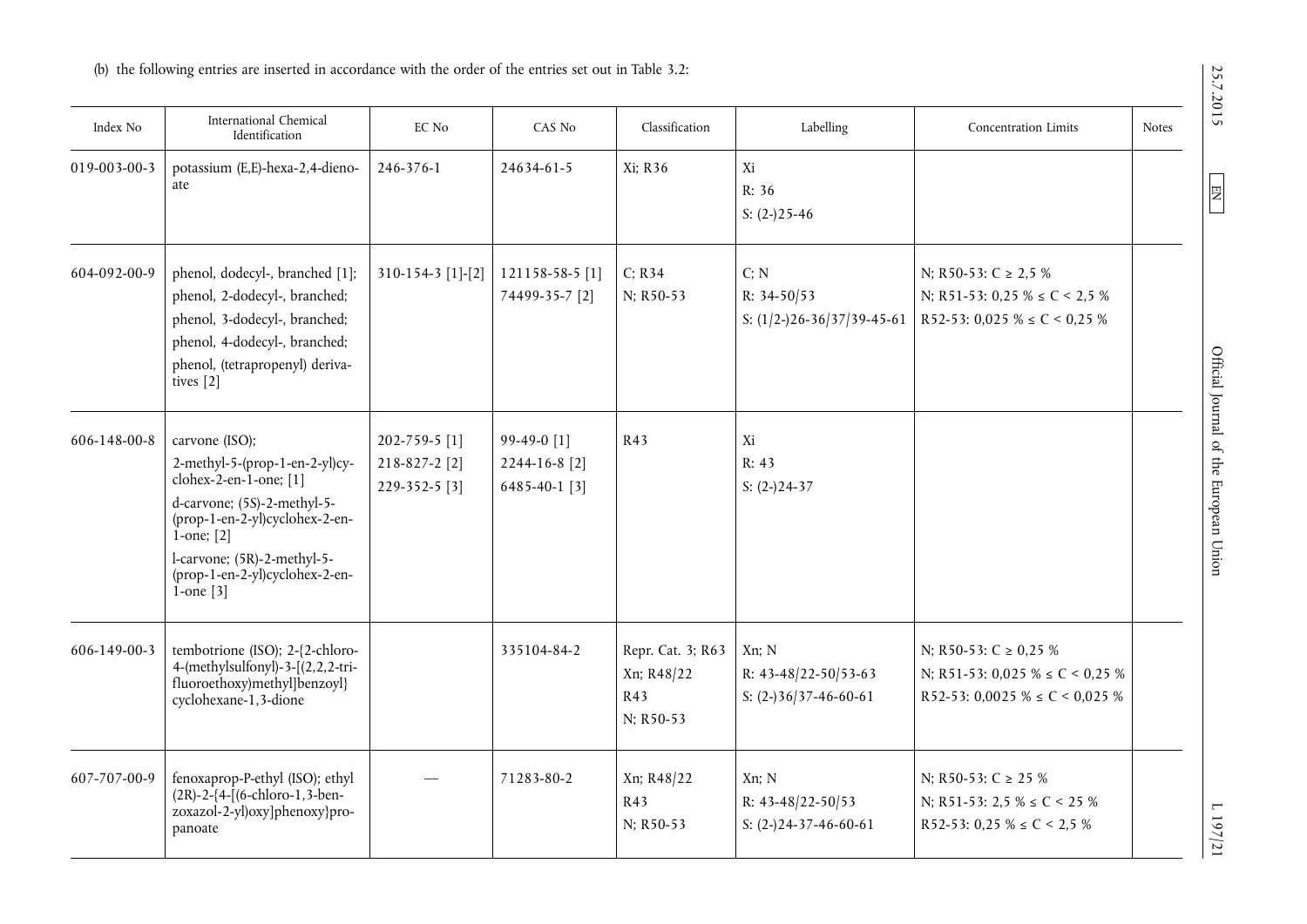| Index No     | International Chemical<br>Identification                                                                                                               | EC No     | CAS No         | Classification                                              | Labelling                                                                 | <b>Concentration Limits</b>                                                                                           | Notes |
|--------------|--------------------------------------------------------------------------------------------------------------------------------------------------------|-----------|----------------|-------------------------------------------------------------|---------------------------------------------------------------------------|-----------------------------------------------------------------------------------------------------------------------|-------|
| 607-708-00-4 | octanoic acid                                                                                                                                          | 204-677-5 | $124 - 07 - 2$ | C: R34<br>N; R51-53                                         | C; N<br>$R: 34-51/53$<br>S: $(1/2-)26-36/37/39-45-61$                     |                                                                                                                       |       |
| 607-709-00-X | decanoic acid                                                                                                                                          | 206-376-4 | 334-48-5       | Xi; R36/38<br>N; R51-53                                     | Xi: N<br>R: 36/38-51/53<br>S: $(2-)25-46-61$                              |                                                                                                                       |       |
| 607-710-00-5 | 1,2-Benzenedicarboxylic acid,<br>dihexyl ester, branched and<br>linear                                                                                 | 271-093-5 | 68515-50-4     | Repr. Cat. 2;<br>R <sub>60</sub> -61                        | $\mathbf T$<br>$R: 60-61$<br>$S: 53-45$                                   |                                                                                                                       |       |
| 607-711-00-0 | spirotetramat (ISO); (5s,8s)-3-<br>$(2, 5$ -dimethylphenyl)-8-meth-<br>oxy-2-oxo-1-azaspiro[4,5]dec-3-<br>en-4-yl ethyl carbonate                      |           | 203313-25-1    | Repr. Cat. 3;<br>$R62-63$<br>Xi; R36/37<br>R43<br>N; R50-53 | Xn: N<br>R: 36/37-43-50/53-62-63<br>S: $(2-)36/37-60-61$                  | Xi; R43: C ≥ 0,1 %<br>N: R50-53: C $\geq$ 25 %<br>N; R51-53: 2,5 % $\leq$ C < 25 %<br>R52-53: 0,25 % $\leq C$ < 2,5 % |       |
| 607-712-00-6 | dodemorph acetate; 4-cyclodo-<br>decyl-2,6-dimethylmorpholin-4-<br>ium acetate                                                                         | 250-778-2 | 31717-87-0     | Repr. Cat. 3; R63<br>C; R34<br>R43<br>N; R51-53             | C: N<br>R: 34-43-51/53-63<br>S: $(1/2-)26-28-36/37/39-$<br>$45 - 61$      | C: R34: $C \ge 10\%$<br>Xi: R36/37/38: 5 % $\leq C$ < 10 %                                                            |       |
| 607-713-00-1 | fenpyroximate (ISO); tert-butyl<br>$4-\lceil$ ({(E)-[(1,3-dimethyl-5-phe-<br>noxy-1H-pyrazol-4-yl)methy-<br>lene]amino}oxy)methyl]benzo-<br>ate        |           | 134098-61-6    | $T+; R26$<br>Xn; R22<br>R43<br>$N; R50-53$                  | $T^+$ ; N<br>R: 22-26-43-50/53<br>S: $(1/2-)28-36/37-45-60-$<br>$61 - 63$ | N; R50-53: C $\geq$ 0.25 %<br>N; R51-53: 0,025 % $\leq C$ < 0,25 %<br>R52-53: 0,0025 % $\leq C$ < 0,025 %             |       |
| 607-714-00-7 | triflusulfuron-methyl; methyl<br>2-({[4-(dimethylamino)-6-(2,2,2-<br>trifluoroethoxy)-1,3,5-triazin-2-<br>yl]carbamoyl}sulfamoyl)-3-<br>methylbenzoate |           | 126535-15-7    | Carc. Cat. 3; R40<br>N; R50-53                              | Xn; N<br>R: $40-50/53$<br>S: $(2-)36/37-60-61$                            | N; R50-53: C $\geq$ 0.25 %<br>N; R51-53: 0,025 % $\leq C$ < 0,25 %<br>R52-53: 0,0025 % $\leq C$ < 0,025 %             |       |